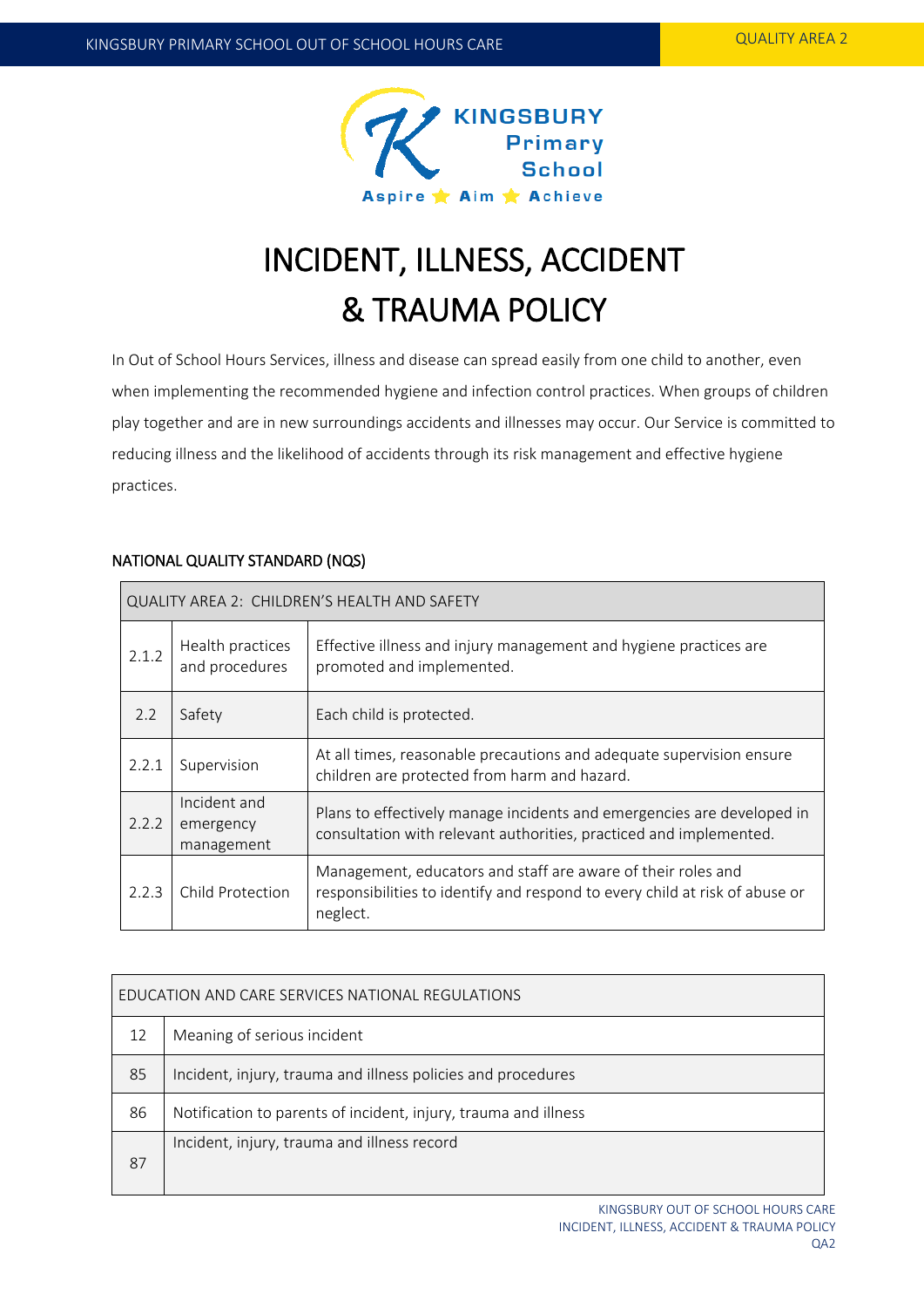| 88  | Infectious diseases                                           |  |  |
|-----|---------------------------------------------------------------|--|--|
| 89  | First aid kits                                                |  |  |
| 97  | Emergency and evacuation procedures                           |  |  |
| 161 | Authorisations to be kept in enrolment record                 |  |  |
| 162 | Health information to be kept in enrolment record             |  |  |
| 168 | Education and care service must have policies and procedures  |  |  |
| 174 | Prescribed information to be notified to Regulatory Authority |  |  |
| 176 | Time to notify certain information to Regulatory Authority    |  |  |

## RELATED POLICIES

## PURPOSE

Educators have a duty of care to respond to and manage illnesses, accidents, incidents, and trauma that may occur at the Service. This policy will guide Educators to manage illness and prevent injury and the spread of infectious diseases.

## **SCOPE**

This policy applies to children, families, staff, management and visitors of the OSHC Service.

## IMPLEMENTATION

## IDENTIFYING SIGNS AND SYPTOMS OF ILLNESS

OSHC Educators and Management are not Doctors and are unable to diagnose an illness or infectious disease. To ensure the symptoms are not infectious and to minimise the spread of an infection, medical advice is required to ensure a safe and healthy environment.

Symptoms indicating illness may include:

Behaviour that is unusual for the individual child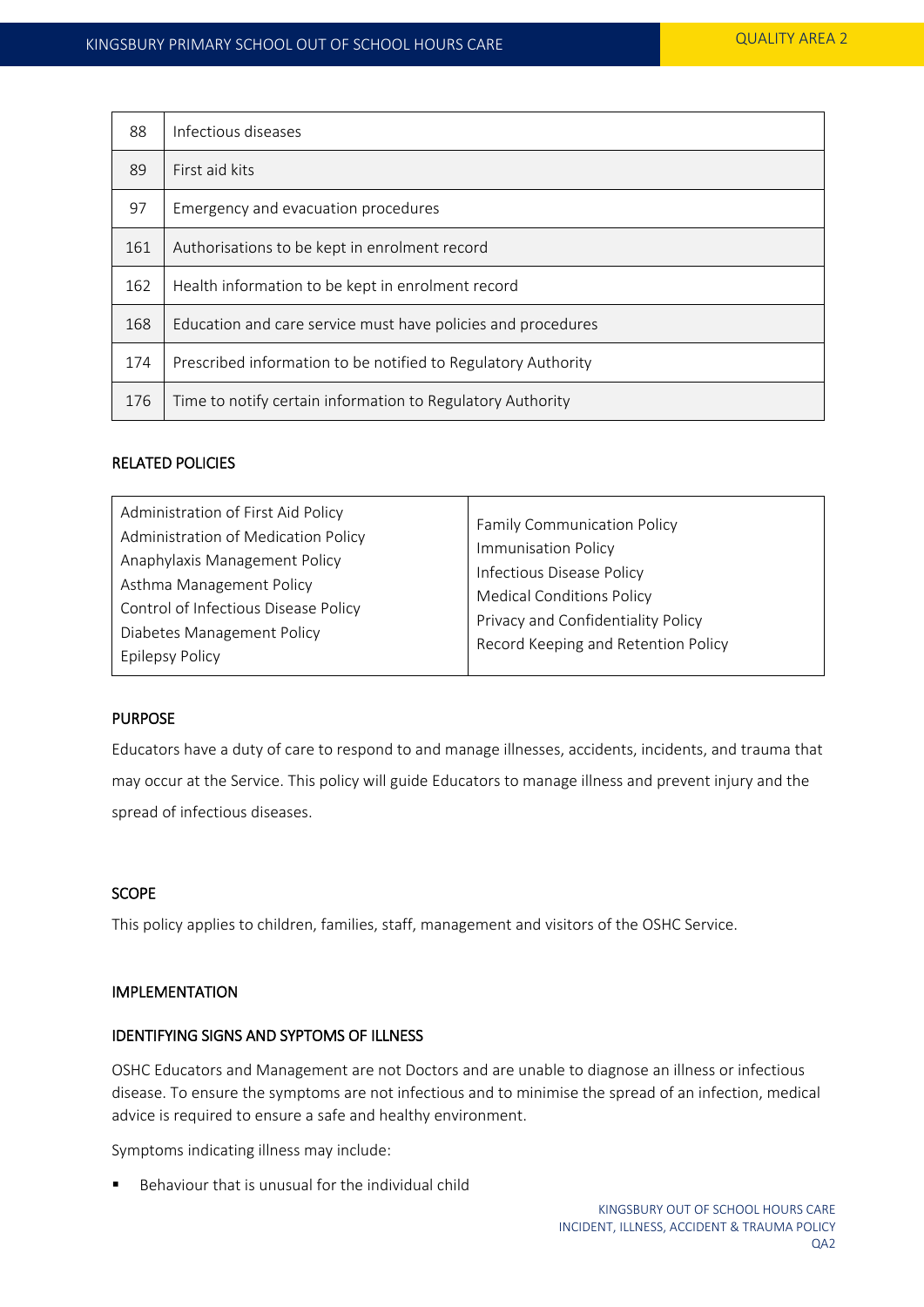- High temperature or fevers
- **Loose bowels**
- Faeces that are grey, pale or contains blood
- **•** Vomiting
- Discharge from the eye or ear
- Skin that display rashes, blisters, spots, crusty or weeping sores
- **Loss of appetite**
- **Dark urine**
- **Headaches**
- Stiff muscles or joint pain
- **Continuous scratching of scalp or skin**
- Difficulty in swallowing or complaining of a sore throat
- Persistent, prolonged or severe coughing
- **Difficulty breathing**

## HIGH TEMPERATURES OR FEVERS

Recognised authorities suggest a child's normal temperature will range between 36.0°C and 37.0°C, but this will often depend on the age of the child and the time of day. Any child with a high fever or temperature reaching 38°C or higher will not be permitted to attend the OSHC Service until 24 hours after the temperature/fever has subsided.

# WHEN A CHILD HAS A HIGH TEMPERATURE OR FEVER

- Educators will notify parents when a child registers a temperature of 38°C or higher.
- The child will need to be collected from the OSHC Service and will not permitted back for a further 24 hours after the child's last temperature.
- Educators will complete an Illness, Accident & Trauma record and note down any other symptoms that may have developed along with the temperature (for example, a rash, vomiting, etc.).

## METHODS TO REDUCE A CHILD'S TEMPERATURE OR FEVER

- Encourage the child to drink plenty of water (small sips).
- Remove excessive clothing (shoes, socks, jumpers, pants etc.) Educators will be mindful of cultural beliefs.
- Sponge lukewarm water on the child's forehead, back of neck and exposed areas of skin: Never use cold water as this can have the opposite effect of increasing a temperature as the body fights back.
- If provided and requested by a parent, the most senior staff member present will administer Paracetamol (Panadol) according to provided instructions. A medication record will also be completed.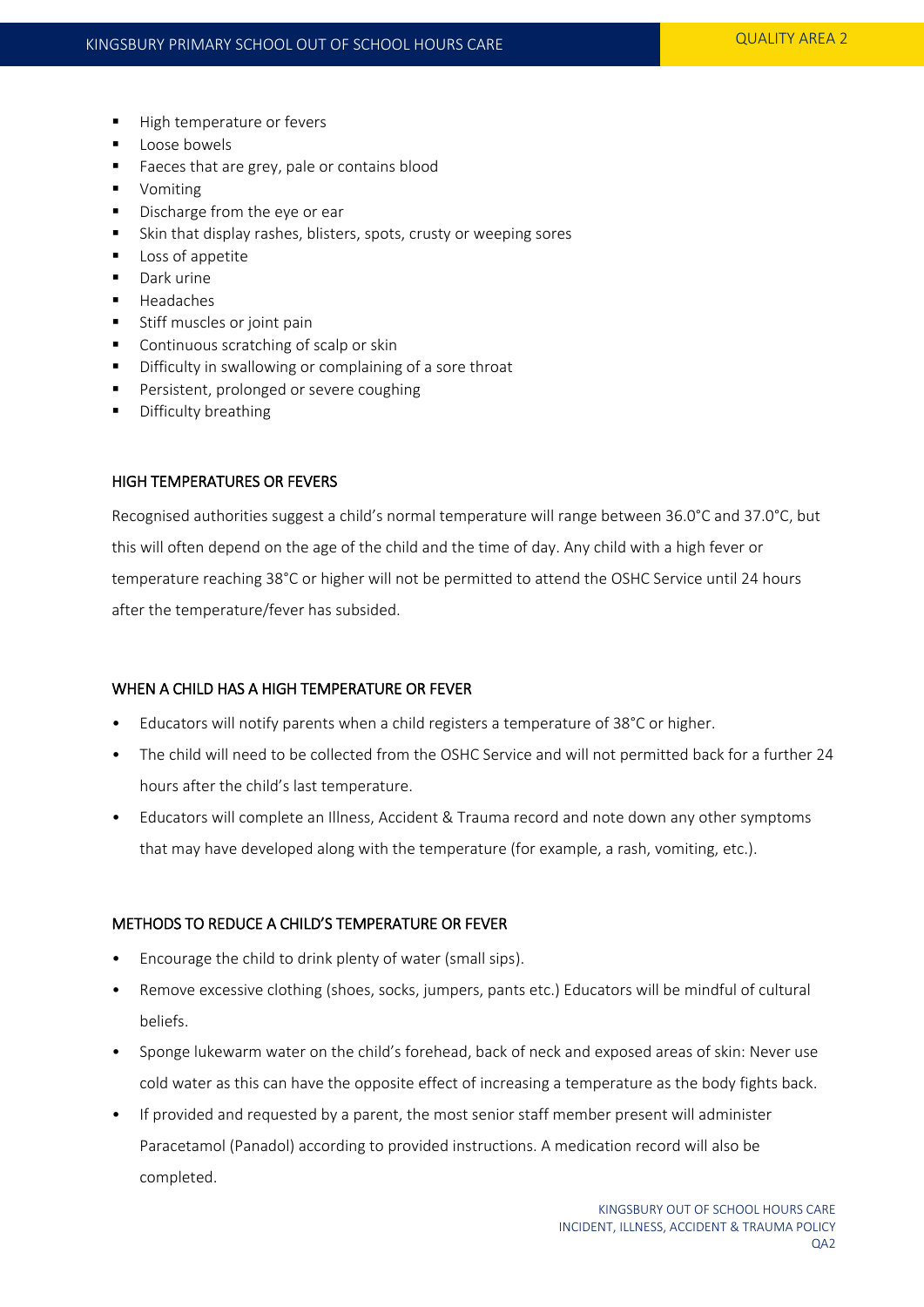#### DEALING WITH COLDS/FLU (RUNNING NOSE)

Colds are the most common cause of illness in children and adults. Symptoms include a runny or blocked nose, sneezing and coughing, watery eyes, headache, a mild sore throat, and possibly a slight fever.

Management have the right to send children home if they appear unwell due to a cold or general illness. Children can become distressed and lethargic when unwell. Discharge coming from a child's nose and coughing can lead to germs spreading to other children, educators, toys, and equipment. Management will assess each individual case prior to sending the child home.

## DIARRHOEA AND VOMITING (GASTROENTERITIS)

Gastroenteritis (or 'gastro') is a general term for an illness of the digestive system. Typical symptoms include abdominal cramps, diarrhoea, and vomiting. In many cases, it does not need treatment, and symptoms disappear in a few days.

However, gastroenteritis can cause dehydration because of the large amount of fluid lost through vomiting and diarrhoea. Therefore, if a child does not receive enough fluids, he/she may require fluids intravenously.

If a child has diarrhoea and/or vomiting whilst at the OSHC Service, Management will notify parents or an emergency contact to collect the child immediately. If the Service has a total of three cases of gastroenteritis, the Public Health Unit must be notified.

Children that have had diarrhoea and/or vomiting will be asked to stay away from the OSHC Service for 48 hours after symptoms have ceased to reduce infection transmission as symptoms can reappear after 24 hours in many instances.

Infectious causes of gastroenteritis include:

- Viruses such as rotavirus, adenoviruses and norovirus.
- Bacteria such as Campylobacter, Salmonella and Shigella.
- Bacterial toxins such as staphylococcal toxins.
- **Parasites such as Giardia and Cryptosporidium.**

Non-infectious causes of gastroenteritis include:

- Medication such as antibiotics.
- Chemical exposure such as zinc poisoning.
- Anxiety or emotional stress.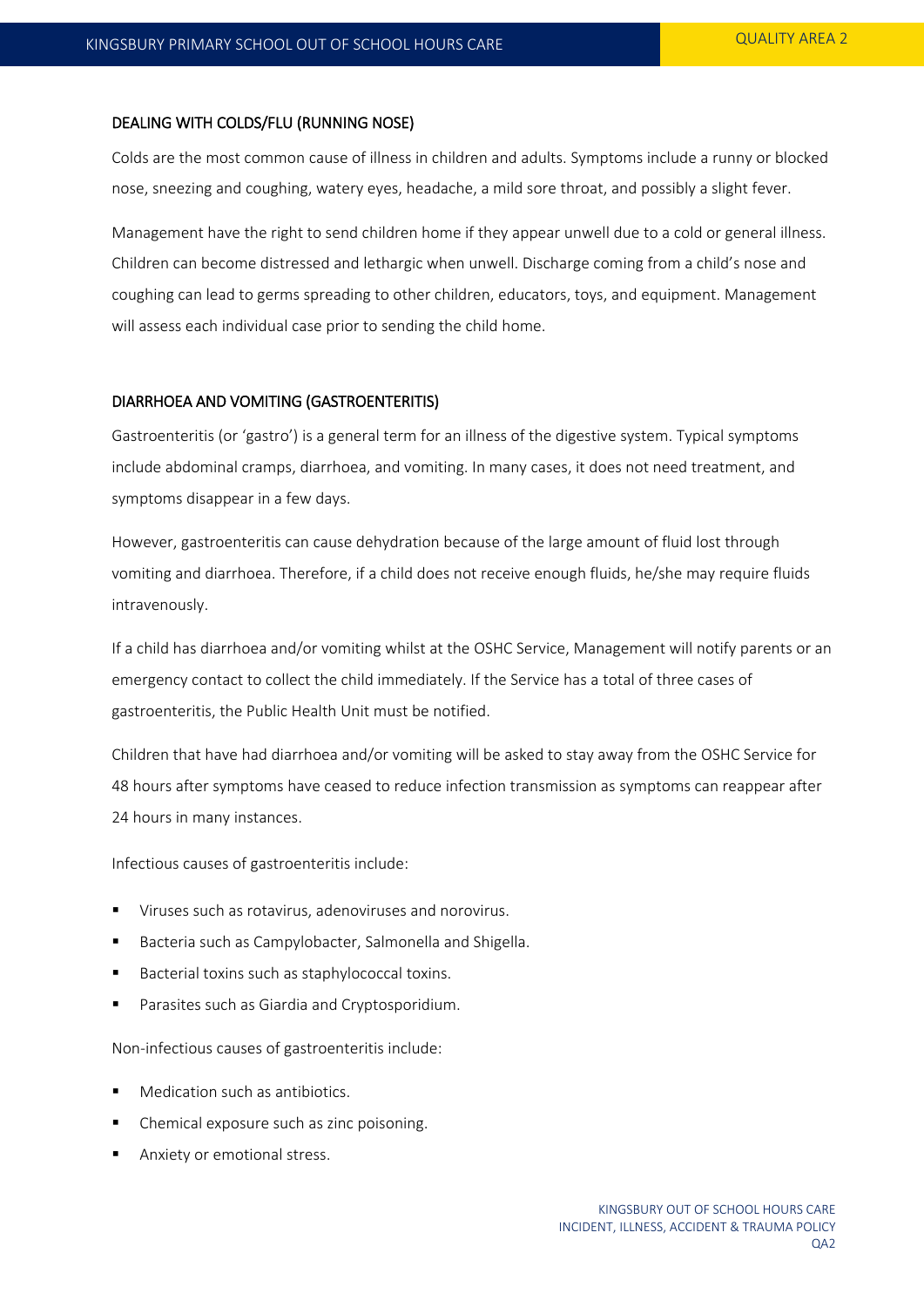## SERIOUS INJURY, INCIDENT OR TRAUMA

Regulations require the Approved Provider or Nominated Supervisor to notify Regulatory Authorities within 24 hours of any serious incident at the OSHC Service.

DEFINITION OF SERIOUS INCIDENT:

a) The death of a child:

(i) While being educated and cared for by an Education and Care Service or

(ii) Following an incident while being educated and cared for by an Education and Care Service.

(b) Any incident involving serious injury or trauma to, or illness of, a child while being educated and cared for by an Education and Care Service, which:

(i) A reasonable person would consider required urgent medical attention from a registered medical practitioner or

(ii) For which the child attended, or ought reasonably to have attended, a hospital. For example: whooping cough, broken limb and anaphylaxis reaction

(c) Any incident where the attendance of emergency services at the Education and Care Service premises was sought, or ought reasonably to have been sought

(d) Any circumstance where a child being educated and cared for by an Education and Care Service

(i) Appears to be missing or cannot be accounted for or

(ii) Appears to have been taken or removed from the Education and Care Service premises in a manner that contravenes these regulations or

(iii) Is mistakenly locked in or locked out of the Education and Care Service premises or any part of the premises.

A serious incident should be documented as an incident, injury, trauma and illness record as soon as possible and within 24 hours of the incident, with any evidence attached.

Trauma is defined as the impact of an event or a series of events during which a child feels helpless and pushed beyond their ability to cope. There are a range of different events that might be traumatic to a child, including accidents, injuries, serious illness, natural disasters, war, terrorist attacks, assault, and threats of violence, domestic violence, neglect or abuse. Parental or cultural trauma can also have a traumatising effect on children. This definition firmly places trauma into a developmental context: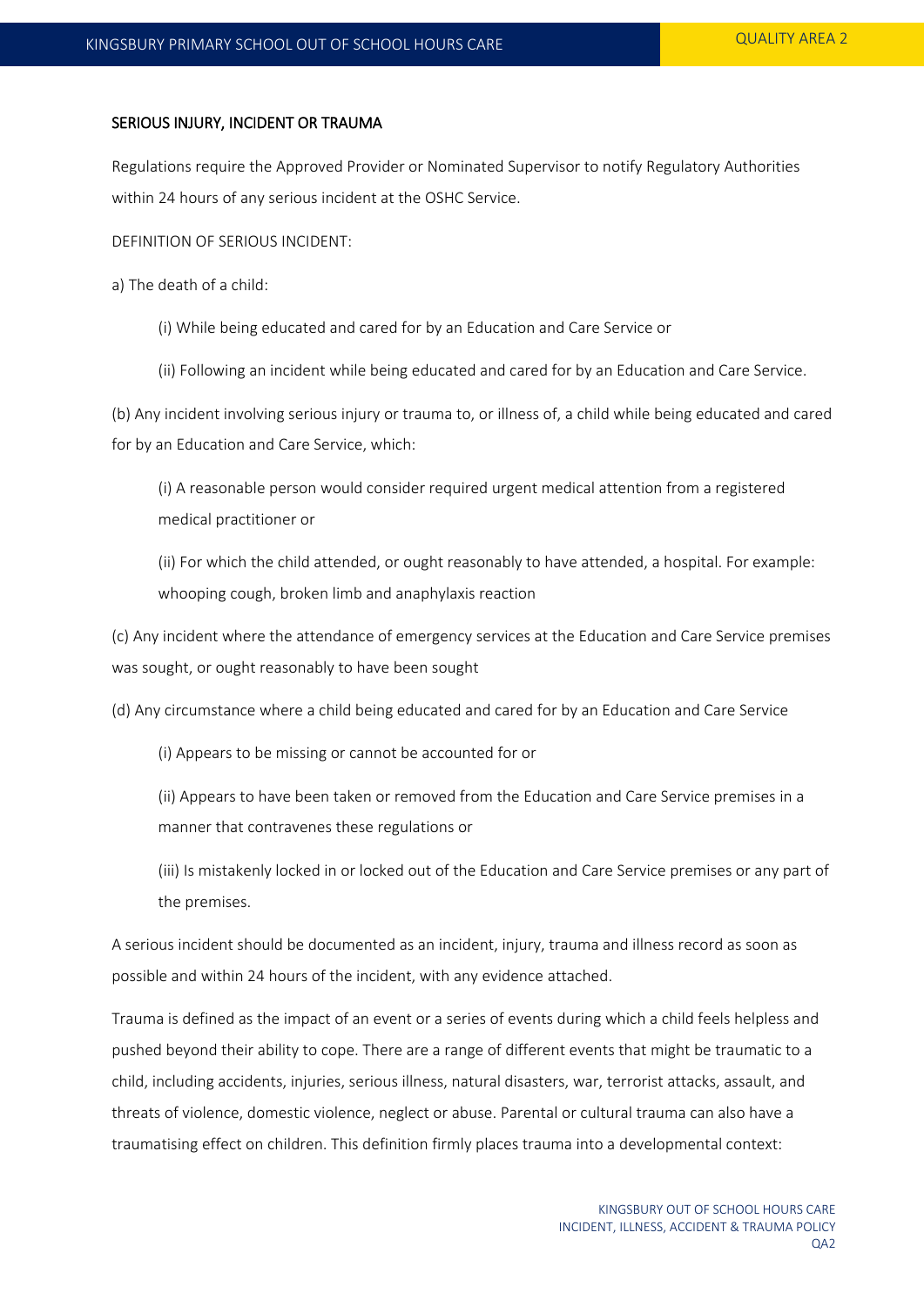"Trauma changes the way children understand their world, the people in it and where they belong" (Australian Childhood Foundation, 2010).

Trauma can disrupt the relationships a child has with their parents, educators and staff who care for them. It can transform children's language skills, physical and social development and the ability to manage their emotions and behaviour.

## Educators can assist children dealing with trauma by:

- Observing the behaviours and expressed feelings of a child and documenting responses that were most helpful in these situations.
- Creating a 'relaxation' space with familiar and comforting toys and objects children can use when they are having a difficult time.
- Having quiet time such as reading a story about feelings together.
- Trying different types of play that focus on expressing feelings (e.g. drawing, playing with play dough, dress-ups and physical games such as trampolines).
- Helping children understand their feelings by using reflecting statements (e.g. 'you look sad/angry right now, I wonder if you need some help?').

There are a number of ways for parents, educators and staff to reduce their own stress and maintain awareness, so they continue to be effective when offering support to children who have experienced traumatic events.

## Strategies to assist Families, Educators and Staff to cope with children's stress or trauma may include:

- Taking time to calm yourself when you have a strong emotional response. This may mean walking away from a situation for a few minutes or handing over to another educator or staff member if possible.
- Planning ahead with a range of possibilities in case difficult situations occur.
- Remembering to find ways to look after yourself, even if it is hard to find time or you feel other things are more important. Taking time out helps adults be more available to children when they need support.
- Using supports available to you within your relationships (e.g., family, friends, colleagues).
- Identifying a supportive person to talk to about your experiences. This might be your family doctor or another health professional.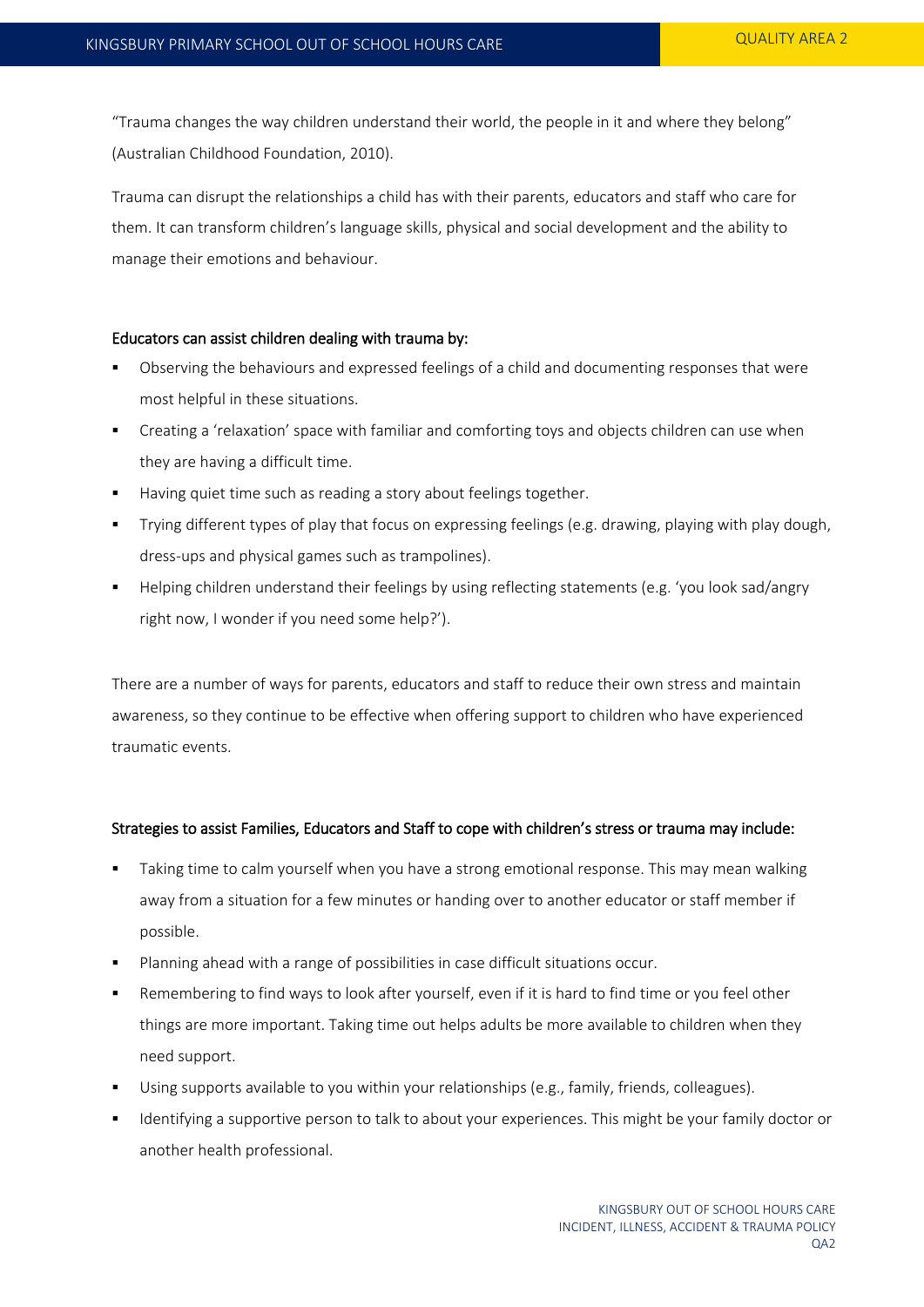Living or working with traumatised children can be demanding so it is important to be aware of your own responses and seek support from management when required.

# MANAGEMENT, NOMINATED SUPERVISORS, RESPONSIBLE PERSON, AND EDUCATORS WILL ENSURE:

- OSHC Service policies and procedures are adhered to at all times.
- Parents or guardians are notified as soon as practicable, but no later than 24 hours of the illness, accident, or trauma occurring.
- **Parents are advised to keep the child home until they are feeling well, and they have not had any** symptoms for at least 24-48 hours.
- An Illness, accident or trauma record is completed accurately and in a timely manner as soon after the event as possible.
- First aid qualified educators are present at all times on the roster and in the OSHC Service. First aid, anaphylaxis management training, and asthma management training is current and updated as required.
- First aid kits are suitably equipped and checked regularly.
- First aid kits are easily accessible when children are present at the OSHC Service and during excursions.
- Educators or staff who have an infectious disease do not prepare food for others.
- Cold food is kept cold (below 5 °C) and hot food, hot (above 75°C) to discourage the growth of bacteria.
- If the incident, situation or event presents imminent or severe risk to the health, safety and wellbeing of any person present at the OSHC Service, or if an ambulance was called in response to the emergency (not as a precaution) the regulatory authority will be notified within 24 hours of the incident.
- Parents are notified of any infectious diseases circulating the OSHC Service within 24 hours of detection.
- **Staff and children always practice appropriate hand hygiene.**
- Appropriate cleaning practices are followed.
- Toys and equipment are cleaned and disinfected on a regular basis.
- All illnesses are documented in the service Illness Register.